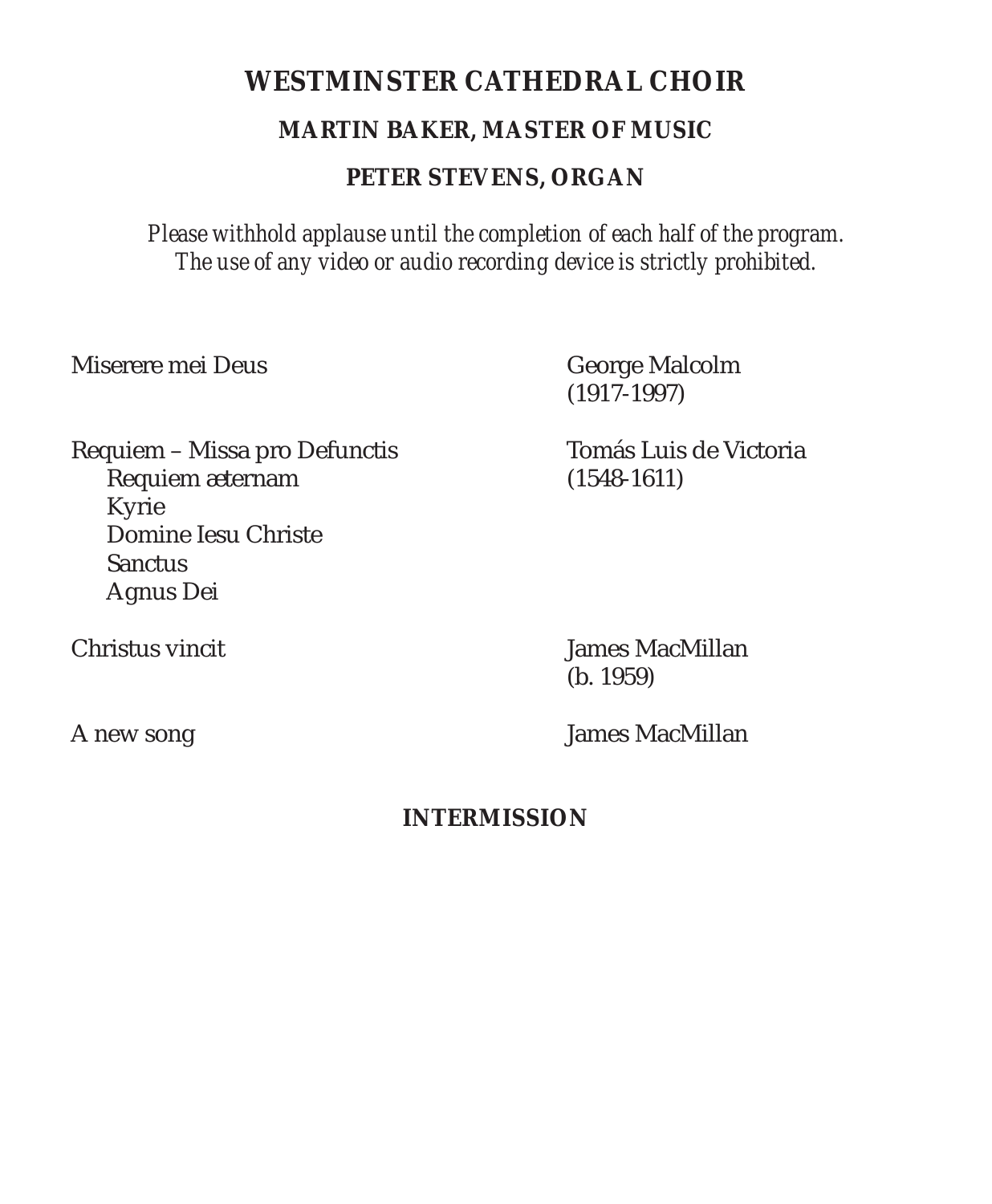| Ave virgo sanctissima                                       | <b>Francisco Guerrero</b><br>$(1528 - 1599)$ |
|-------------------------------------------------------------|----------------------------------------------|
| Vidi speciosam                                              | Tomás Luis de Victoria                       |
| Organ Solo:<br>Fugue in E-flat major, "St. Anne," BWV 552ii | Johann Sebastian Bach<br>$(1685 - 1750)$     |
| Salve Regina                                                | <b>Herbert Howells</b><br>$(1892 - 1983)$    |
| <b>Blessed City, Heavenly Salem</b>                         | <b>Edward C. Bairstow</b><br>$(1874 - 1946)$ |

*All are invited to a reception in the Great Hall after the concert to enjoy a confection, purchase CD recordings, and meet members of the choir.*

**Please join us for: "The Future of Catholic Sacred Music" A lecture by Martin Baker, Master of Music, Westminster Cathedral Choir** 

> **Monday, October 24, 2011 7:45 p.m., Saint John's Abbey Chapter House**

*Westminster Cathedral Choir is represented in the U.S.A. by Karen McFarlane Artists, Inc. www.concertorganists.com*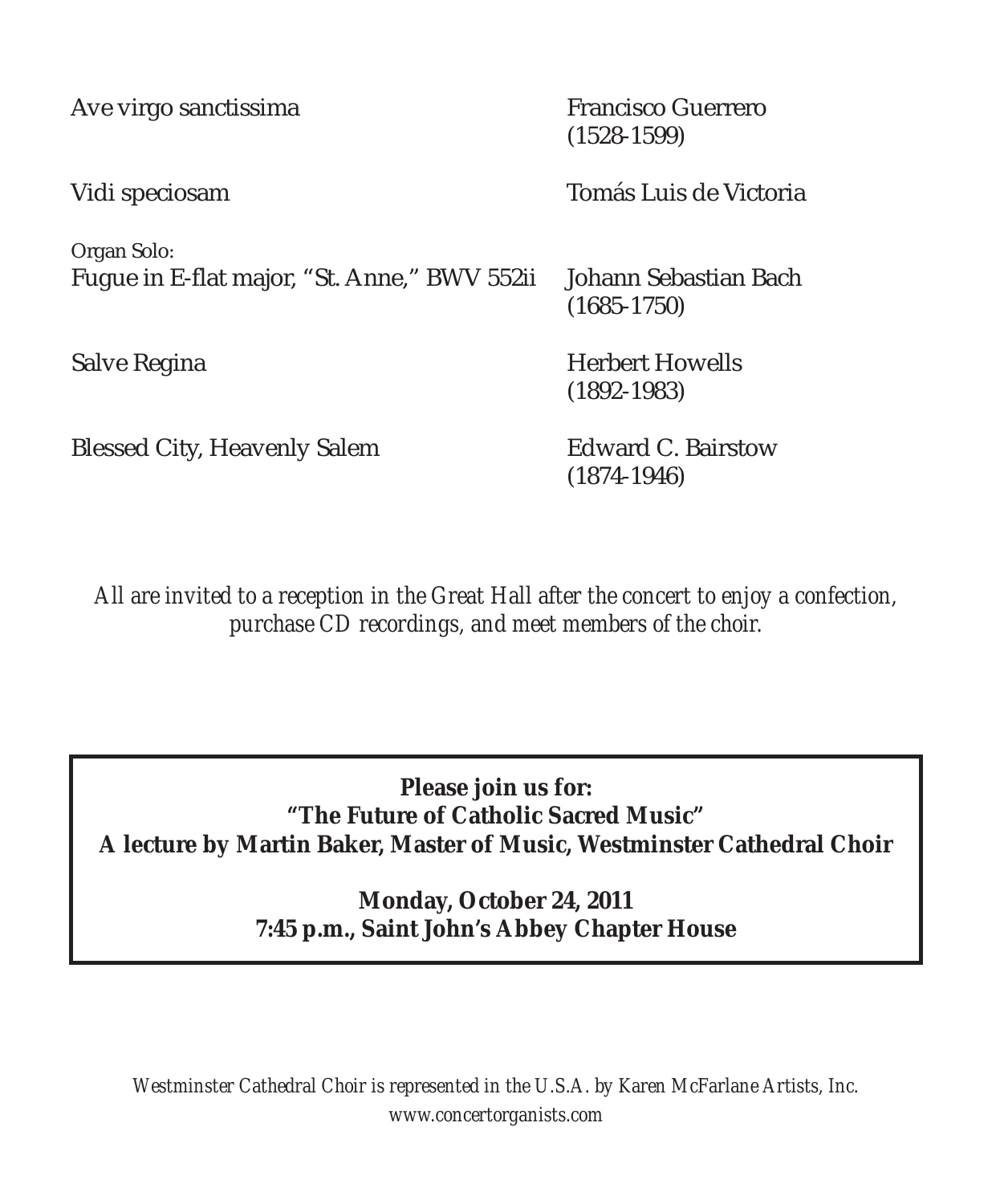# **TEXTS AND TRANSLATIONS**

### **Miserere mei Deus** George Malcolm

Miserere mei, Deus, secundum magnam misericordiam tuam et secundum multitudinem miserationum tuarum dele iniquitatem meam. Amplius lava me ab iniquitate mea, et a peccato meo munda me. Quoniam iniquitatem meam ego cognosco, et peccatum meum contra me est semper. Tibi soli peccavi, et malum coram te feci: ut iustificeris in sermonibus tuis, et vincas cum iudicaris. Ecce enim in iniquitatibus conceptus sum, et in peccatis concepit me mater mea. Ecce enim veritatem dilexisti, incerta et occulta sapientiæ tuæ manifestasti mihi. Asperges me hyssopo, et mundabor: lavabis me, et super nivem dealbabor. Auditui meo dabis gaudium et lætitiam: et exsultabunt ossa humiliata. Averte faciem tuam a peccatis meis, et omnes iniquitates meas dele. Cor mundum crea in me, Deus, et spiritum rectum innova in visceribus meis. Ne proiicias me a facie tua, et spiritum sanctum tuum ne auferas a me. Redde mihi lætitiam salutaris tui, et spiritu principali confirma me. Docebo iniquos vias tuas, et impii ad te convertentur. Libera me de sanguinibus, Deus, Deus salutis meæ, et exsultabit lingua mea iustitiam tuam. Domine, labia mea aperies, et os meum annuntiabit laudem tuam. Quoniam si voluisses sacrificium, dedisse utique, holocaustis non delectaberis. Sacrificium Deo spiritus contribulatus, cor contritum et humiliatum, Deus, non despicies. Benigne fac, Domine, in bona voluntate tua Sion, ut ædificentur muri Ierusalem. Tunc acceptabis sacrificium iustitiæ, oblationes, et holocausta, tunc imponent super altare tuum vitulos.

*Have mercy upon me, O God, according to your great mercy, and according to the multitude of your mercies destroy my sin. Thoroughly wash me from my iniquity, and from my sin cleanse me, since I acknowledge my fault, and my sin is ever before me. Against you alone have I sinned, and have done evil in your presence so that you might be justified in your sayings, and prevail when you are judged. For I was conceived in wickedness, and in sin did my mother conceive me. For you esteem the truth, the difficult*  and hidden truths of your wisdom you have shown to me. You will sprinkle me with hyssop, and I shall *be cleansed, you will wash me, and I will be whiter than the snow. In my hearing you will give joy and happiness, and the bones laid low will leap. Turn your face from my sins, and destroy all my iniquities. A pure heart create in me, O God, and renew an upright spirit within me. Do not cast me away from your*  face, and do not take your holy spirit from me. Give me the joy of your safety, and with your powerful *spirit strengthen me. I will teach the wicked your ways, and the unholy will be converted to you. Deliver me from the shedding of blood, O God of my salvation, and my tongue will sing of your justice. Lord, you will open my lips, and my mouth will announce your praise. For if you had wanted a sacrifice, I would*  have given one, but you will not take delight in burnt offerings. The sacrifice to God is a troubled spirit, *a contrite and broken heart, O God, you will not despise. Be favorable, Lord, in your goodness, to Sion, so that the walls of Jerusalem may be built. Then you will receive the sacrifice of justice, offerings, and burnt offerings, then they will place bullocks on top of your altar.*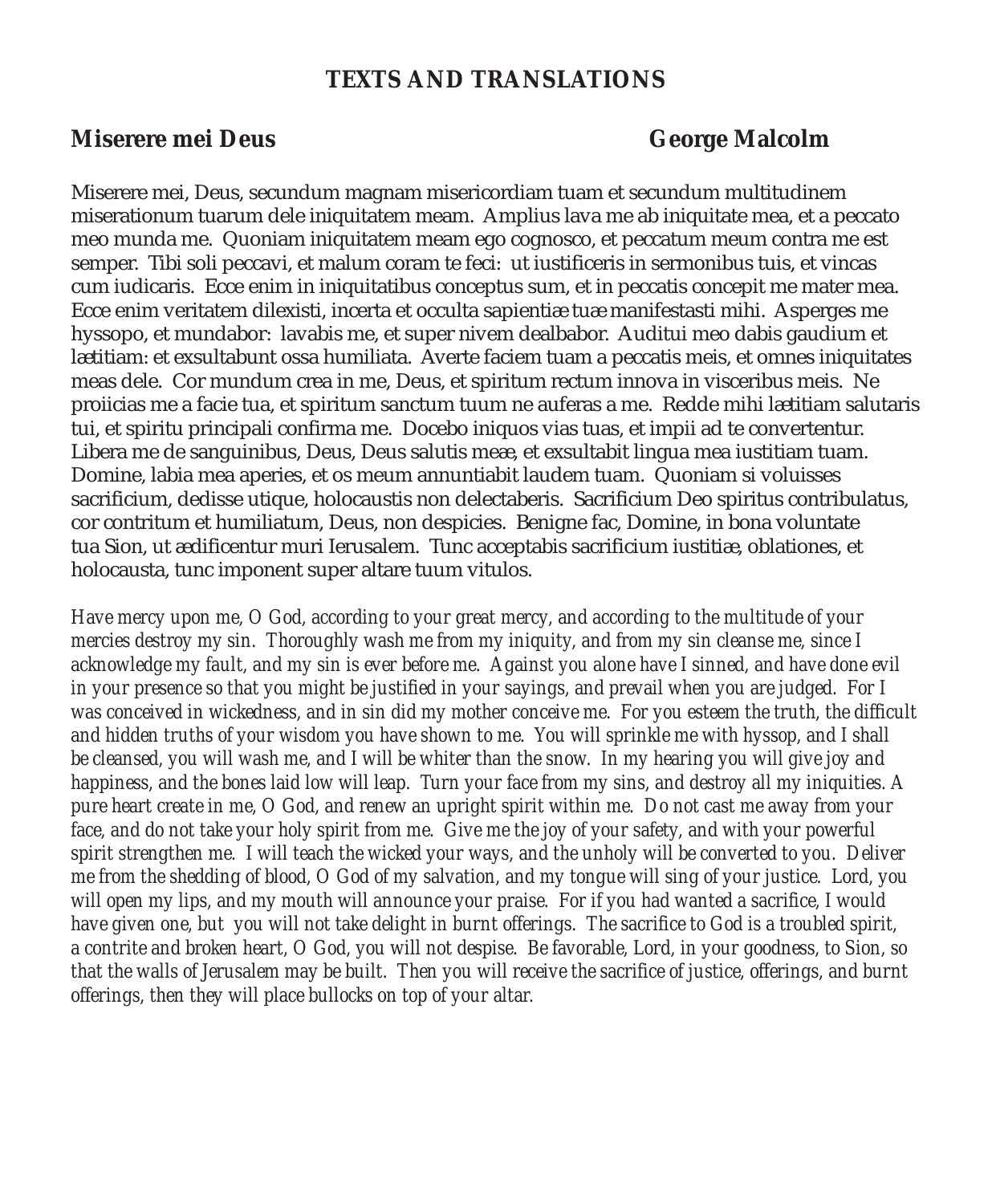# **Requiem – Missa pro Defunctis Tomás Luis de Victoria**

### Requiem æternam

Requiem æternam dona eis, Domine, et lux perpetua luceat eis. Te decet hymnus, Deus, in Sion; et tibi reddetur votum in Jerusalem.

*Eternal rest grant unto them, O Lord, and let perpetual light shine upon them. To you our praise is due in Sion, O God. To you we pay our vows.*

Kyrie

Kyrie eleison. Christe eleison. Kyrie eleison.

*Lord, have mercy. Christ, have mercy. Lord, have mercy.*

### Domine Iesu Christe

Domine Iesu Christe, Rex gloriæ, libera animas omnium fidelium defunctorum de pœnis inferni et de profundo lacu: libera eas de ore leonis, ne absorbeat eas tartarus, ne cadant in obscurum: sed signifer Sanctus Michael repræsentet eas in lucem sanctam, quam olim Abrahæ promisisti, et semini eius.

Lord Jesus Christ, King of glory, deliver the souls of all the faithful departed from the pains of hell and from *the deep abyss: deliver them from the lion's mouth, let not hell swallow them up, nor the darkness engulf them. But let Michael the holy standard-bearer bring them into the holy light which you promised to Abraham and to his descendants.*

### Sanctus

Sanctus, sanctus, sanctus, Dominus Deus Sabaoth, pleni sunt cæli et terra gloria tua. Hosanna in excelsis. Benedictus qui venit in nomine Domini. Hosanna in excelsis.

*Holy, holy, holy Lord, God of power and might. Heaven and earth are full of your glory. Hosanna in the highest. Blessed is he who comes in the name of the Lord. Hosanna in the highest.*

Agnus Dei Agnus Dei qui tollis peccata mundi: dona eis requiem sempiternam.

*Lamb of God, you take away the sins of the world: grant them eternal rest.*

# **Christus vincit James MacMillan**

Christus vincit, Christus regnat, Christus imperat. Alleluia.

*Christ conquers, Christ is King, Christ is Lord of all. Alleluia!*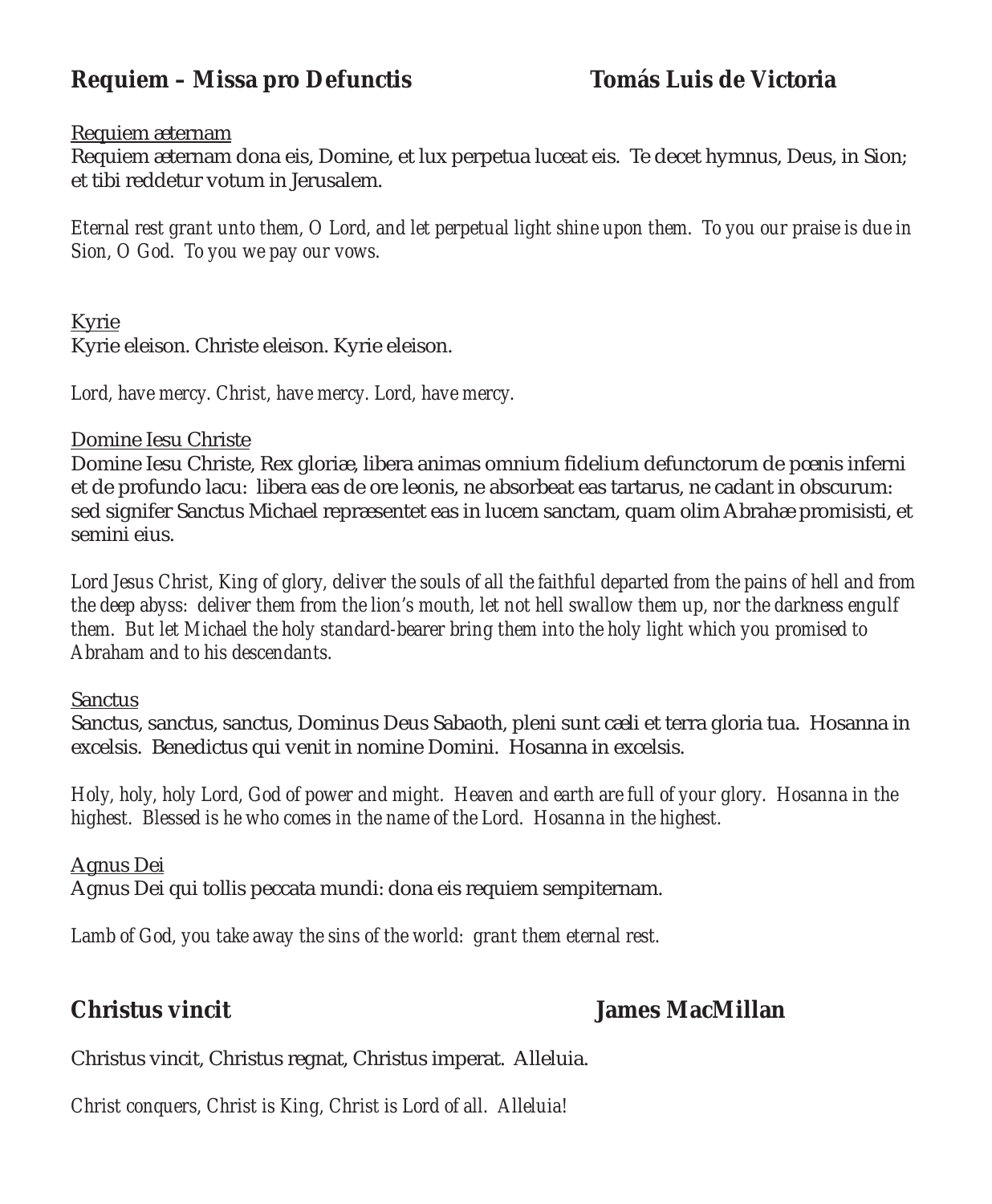O sing unto the Lord a new song, sing unto the Lord all the whole earth. Sing unto the Lord and praise his name, be telling of his salvation from day to day. For he cometh to judge the earth, and with righteousness to judge the world and the people with his truth.

# **Ave virgo sanctissima Francisco Guerrero**

Ave Virgo sanctissima, Dei Mater piissima, maris stella clarissima. Salve, semper gloriosa, margarita pretiosa, sicut lilium formosa, nitens, olens velut rosa.

*Hail, holy Virgin, most blessed Mother of God, bright star of the sea. Hail, ever glorious, precious pearl, beautiful as the lily, excelling and giving perfume like the rose.*

# **Vidi speciosam Tomás Luis de Victoria**

### Vidi speciosam sicut columbam, ascendentem desuper rivos aquarum, cuius inæstimabilis odor erat nimis in vestimentis eius. Et sicut dies verni circumdabant eam flores rosarum et lilia convallium. Quæ est ista, quæ ascendit per desertum sicut virgula fumi ex aromatibus myrrhæ et thuris?

*I saw her, beautiful as a dove, ascending above the streams of water. Her garments were fragrant with her priceless scent. As in spring days, she was surrounded with flowers of roses and lily of the valley. Who is she who goes up through the desert like a shaft of scented smoke from the burning of myrrh and incense?*

# **Salve Regina Herbert Howells**

Salve Regina, Mater misericordiæ: vita, dulcedo, et spes nostra, salve. Ad te clamamus, exsules, filii Hevæ. Ad te suspiramus, gementes et flentes in hac lacrimarum valle. Eia ergo, Advocata nostra, illos tuos misericordes oculos ad nos converte. Et Iesum, benedictum fructum ventris tui, nobis post hoc exsilium ostende. O clemens, O pia, O dulcis Virgo Maria.

*Hail Queen, mother of mercy: hail, our life, our sweetness, and our hope. To you do we call, in exile, the children of Eve. To you do we sigh, mourning and weeping in this vale of tears. Come therefore, our Advocate, turn those merciful eyes of yours towards us. And after this our exile, show us Jesus, the blessed fruit of your womb. O clement, O loving, O sweet virgin Mary.*

# **A New Song James MacMillan**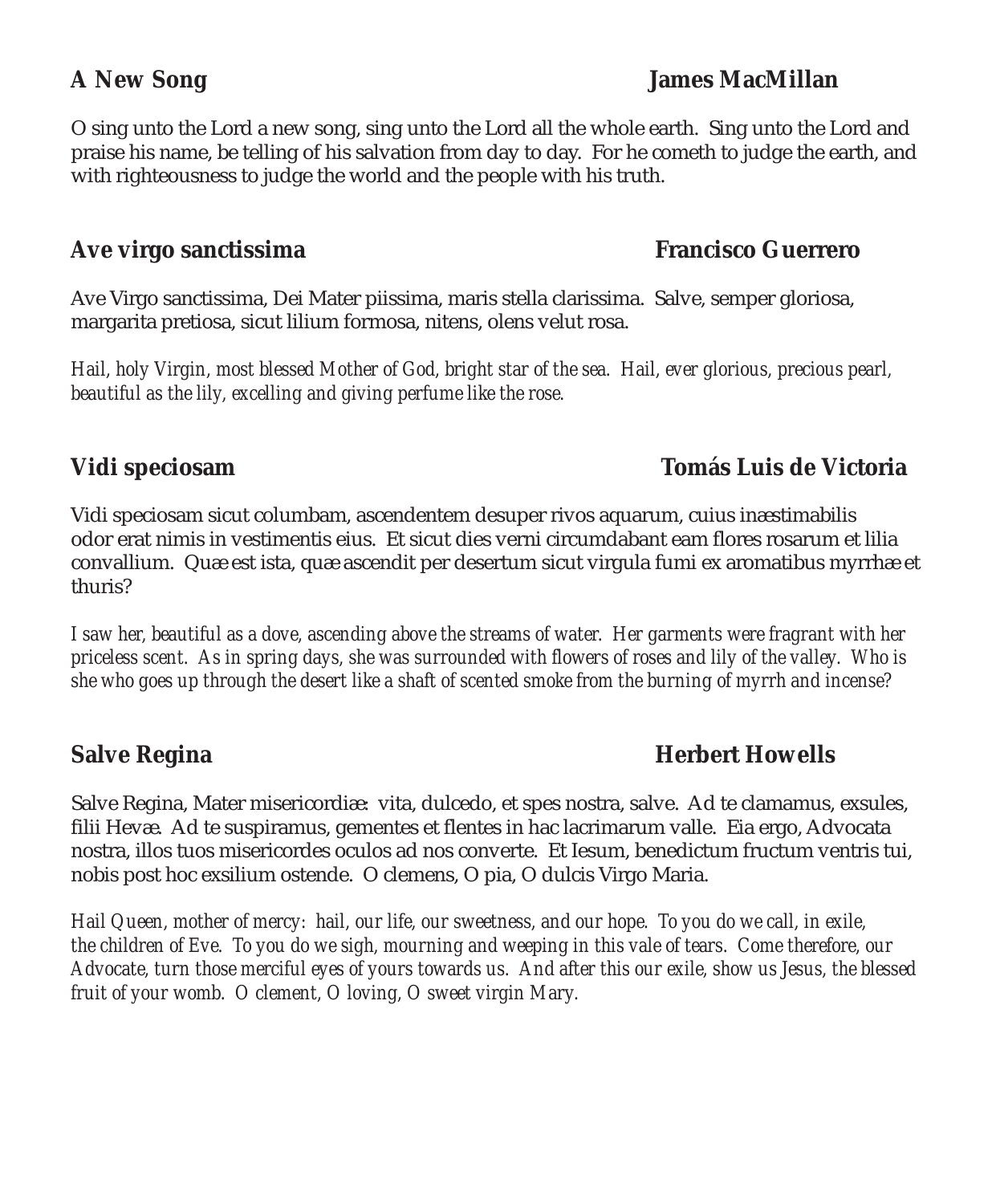# **Blessed City, Heavenly Salem Edward C. Bairstow**

Blessèd City, heavenly Salem, Vision dear of peace and love, Who, of living stones upbuilded, Art the joy of heaven above, And, with angel cohorts circled, As a bride to earth dost move!

From celestial realms descending, Bridal glory round her shed, To his presence, decked with jewels, By her Lord shall she be led: All her streets, and all her bulwarks, Of pure gold are fashionèd.

Bright with pearls her portals glitter, They are open evermore; And, by virtue of his merits, Thither faithful souls may soar, Who for Christ's dear name in this world Pain and tribulation bore.

Many a blow and biting sculpture Fashioned well those stones elect, In their places now compacted By the heavenly Architect, Who therewith hath willed for ever That his palace should be decked.

Laud and honour to the Father; Laud and honour to the Son; Laud and honour to the Spirit; Ever Three, and ever One: One in love, and One in splendour, While unending ages run. Amen.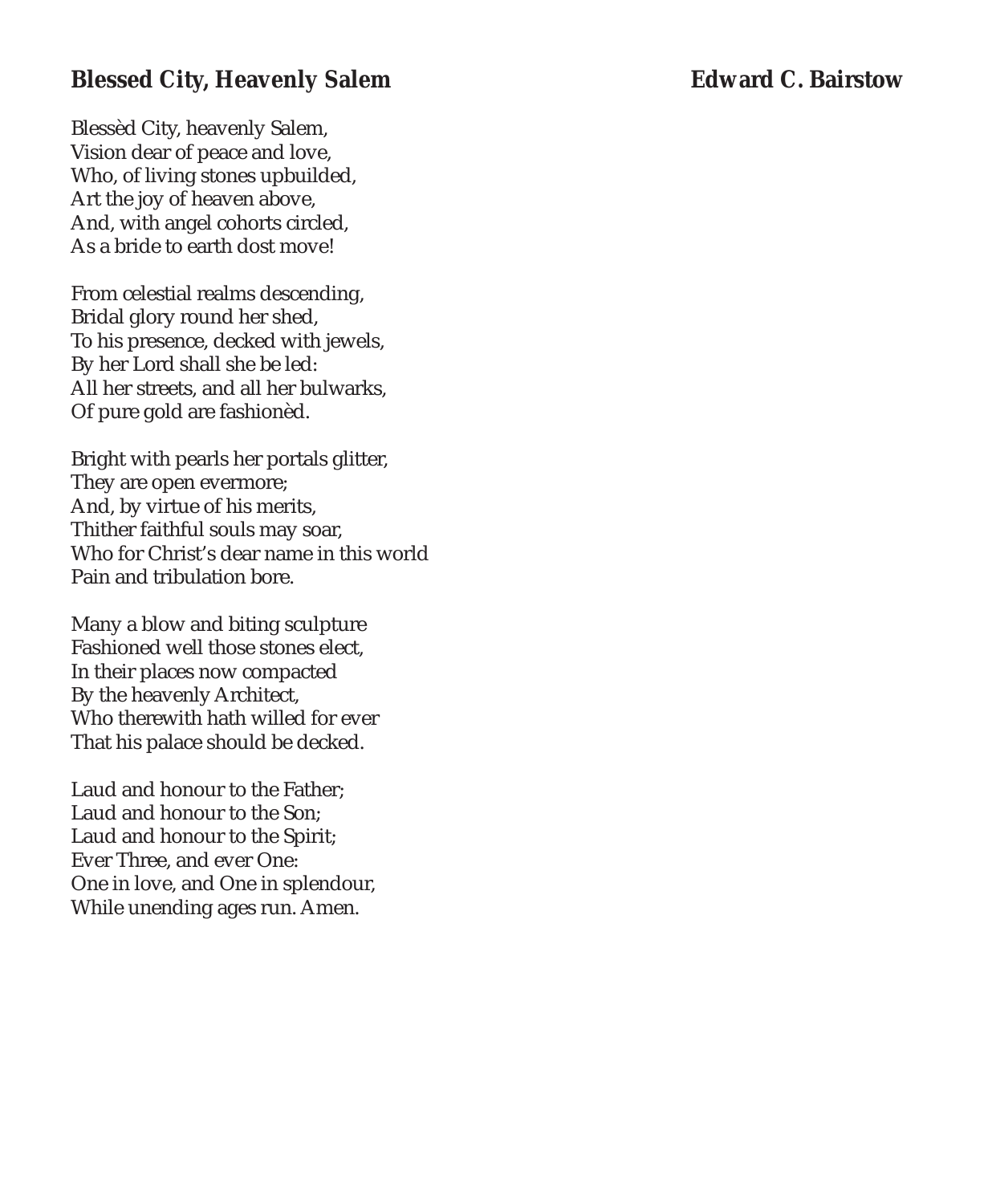# **WESTMINSTER CATHEDRAL CHOIR**

Westminster Cathedral Choir is acclaimed as one of the world's great choirs. Since its foundation in 1903 it has occupied a unique and enviable position at the forefront of English church music, not least because of the ground-breaking work of its first Master of Music, Richard Terry, who revived the great works of the English and continental Renaissance composers. The choir's fame grew under Terry as it presented this forgotten music, revolutionizing attitudes to the repertoire. Innovation continued under George Malcolm who pioneered the development of the choir's sound along continental lines, resulting in a choir that was truly revolutionary in both what and how it sang. The choir continues these traditions under its present Master of Music, Martin Baker, and it remains the only Catholic Cathedral choir in the world to sing daily Mass and Vespers. More recent holders of the post have included Colin Mawby, Stephen Cleobury, David Hill and James O'Donnell.

The choir's reputation is ever-expanding and it continues to reach new audiences through its series of acclaimed recordings on the Hyperion label, the two most recent being the Palestrina Lamentations and a sequence of music from Advent to Epiphany featuring music written specially for the choir. In 1998 the choir was awarded the Gramophone Awards for "Best Choral Recording of the Year" and "Record of the Year" for the performance of Frank Martin's *Messe* and Pizzetti's *Requiem*.

The choir has a history of commissioning and performing new music, famous examples being Britten's *Missa brevis* for boys' voices, the *Mass in G minor* by Vaughan Williams and compositions by Wood, Holst and Howells. Within the last decade the choir has commissioned new Masses from James MacMillan, Peter Maxwell Davies, Judith Bingham, John Tavener, Matthew Martin and Stephen Hough, all of which were first performed in the context of the regular liturgies at Westminster Cathedral.

Westminster Cathedral Choir is featured frequently on radio and television. When its busy liturgical schedule permits it takes its music further afield. In addition to regular concerts around the UK, recent tours have included Hungary, Norway, Germany, Belgium, Italy and the USA.

# **MARTIN BAKER MASTER OF MUSIC, WESTMINSTER CATHEDRAL**

Born in Manchester in 1967, Martin Baker studied at the Royal Northern College of Music Junior School, Chetham's School of Music and Downing College, Cambridge, then held positions at London's Westminster and St. Paul's Cathedrals before being appointed to Westminster Abbey at the age of 24. During his eight years at the Abbey, initially as Sub-Organist and subsequently as Acting Organist and Master of the Choristers, his performances on broadcasts and recordings with the Abbey Choir received wide critical acclaim.

Martin Baker is recognized as a dynamic choral conductor. Since his appointment to Westminster Cathedral as Master of Music in 2000, the choir has maintained its high profile both in the Roman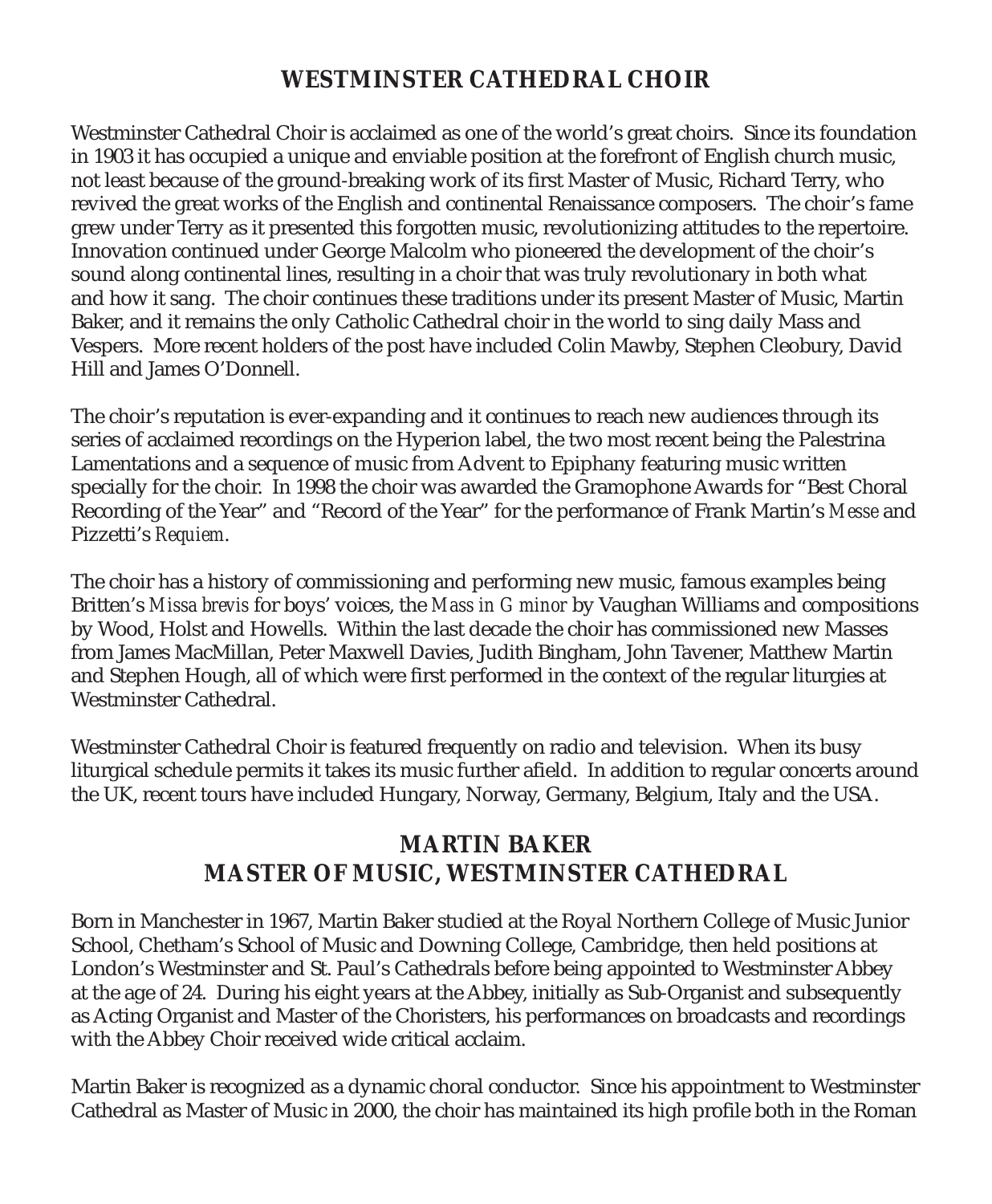Catholic Church and in the musical world in general. He has commissioned and directed the choir in the premieres of a number of new choral masses, including works by composers such as James MacMillan, Peter Maxwell Davies, Judith Bingham and John Tavener. The choir has continued its series of acclaimed recordings on the Hyperion label, the most recent releases being recordings of the service of Vespers of the Nativity, the Palestrina Lamentations and a sequence of music from Advent to Epiphany featuring music written specially for the choir. Forthcoming releases include two Palestrina Masses, *Missa Te Deum laudamus* and *Missa Tu es Petrus*. Under his direction the choir has given concerts regularly in the UK, participating in many prestigious festivals such as South Bank's Messiaen and Maxwell Davies celebrations, and toured in the USA, Hungary, Germany, Belgium, Norway and Italy. In 2005 Martin Baker was invited to address the Congregation for Divine Worship at the Vatican on the Liturgical Role of the Choir. In 2006 he founded the Conference of Catholic Directors of Music, an association which brings together the leading catholic cathedral and church musicians in the UK and Ireland, and which aims to promote and foster quality of music in Roman Catholic worship. In November 2009 he attended a meeting of Pope Benedict and a select group of artists from all over the world in the Sistine Chapel, to mark the tenth anniversary of Pope John Paul II's Letter to Artists.

As an organist, Martin Baker is much in demand all over the world. Performing regularly in the UK, he has recently given concerts in France, Holland, Germany, Spain, Portugal, Italy, Austria, the USA, and Russia. The winner of the St. Alban's Improvisation competition in 1997, improvisation features regularly in his recital programs.

# **PETER STEVENS ASSISTANT MASTER OF MUSIC, WESTMINSTER CATHEDRAL**

Peter Stevens was born in Bury, Lancashire, in 1987. He spent his sixth form years at Chetham's School of Music in Manchester, where in his final year he also held the Junior Organ Scholarship at Manchester Cathedral. On leaving school, he spent a year as Organ Scholar at St. George's Chapel, Windsor Castle, where he played for services at which members of the Royal Family were present, including the service to mark HM The Queen's 80th birthday.

Peter spent four years as Organ Scholar at King's College, Cambridge, accompanying the famous Chapel Choir in their daily services, broadcasts and recordings, as well as studying for BA and MusB degrees. He played three times for the Festival of Nine Lessons and Carols, broadcast live on Christmas Eve to a worldwide audience of millions.

After graduating, Peter moved to Westminster Cathedral as Organ Scholar, before being appointed Assistant Master of Music in January 2011. In addition to working with the Cathedral Choir, he organizes and gives many of the Cathedral's organ recitals.

Since summer 2010, Peter has been Organist of the Edington Festival of Music within the Liturgy. His organ teachers have included Thomas Trotter, Colin Walsh and David Briggs.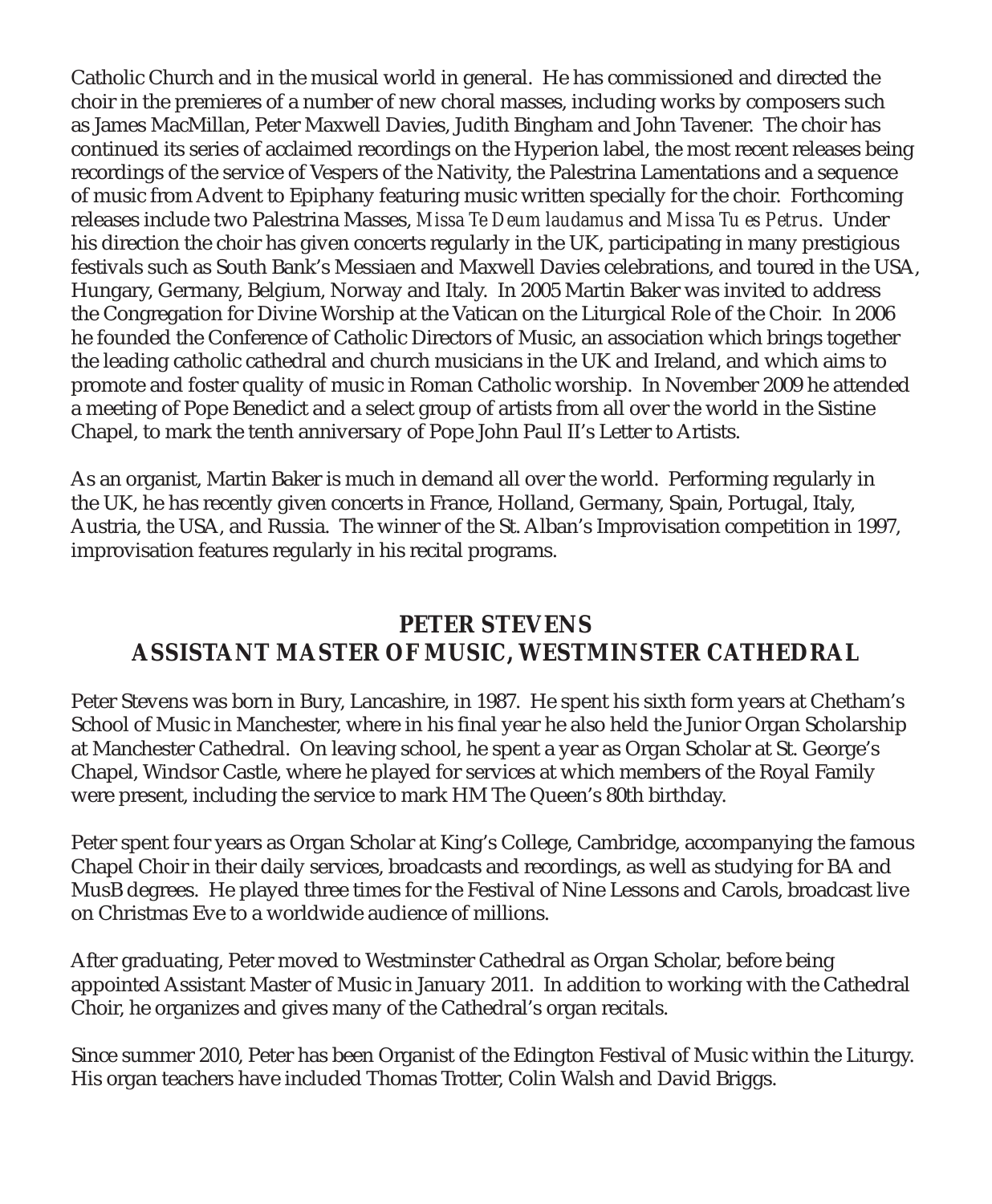# **WESTMINSTER CATHEDRAL CHOIR MARTIN BAKER, MASTER OF MUSIC PETER STEVENS, ASSISTANT MASTER OF MUSIC**

### **CHORISTERS**

### **GENTLEMEN**

**Trebles** Alexander Hopkins - Head Chorister Arthur Campbell - Deputy Head Chorister

Henry Kirk Thomas Dean Louis Hockton Benedict McGonigal Louis de Satgé Benedict Turner-Berry Benjamin Wootton Peter Costello Nicolas Garcia-Peguinho Lennie McShane Corran Stewart Geore Wignall

Alto Thomas Auger Thomas Picceri James Harding Liam Gray

Counter-Tenor David Allsopp Stephen Burrows

Tenor Jonathan Bungard Nicholas Keay David Knight John McMunn

Bass Michael Bundy William Gaunt Stephen Kennedy Reuben Thomas

### **STAFF**

Matron, Anne Conway Headmaster, Neil McLaughlan Housemaster, Robert O'Brien Music Administrator, Aoife Daly Tour Manager, John McElliott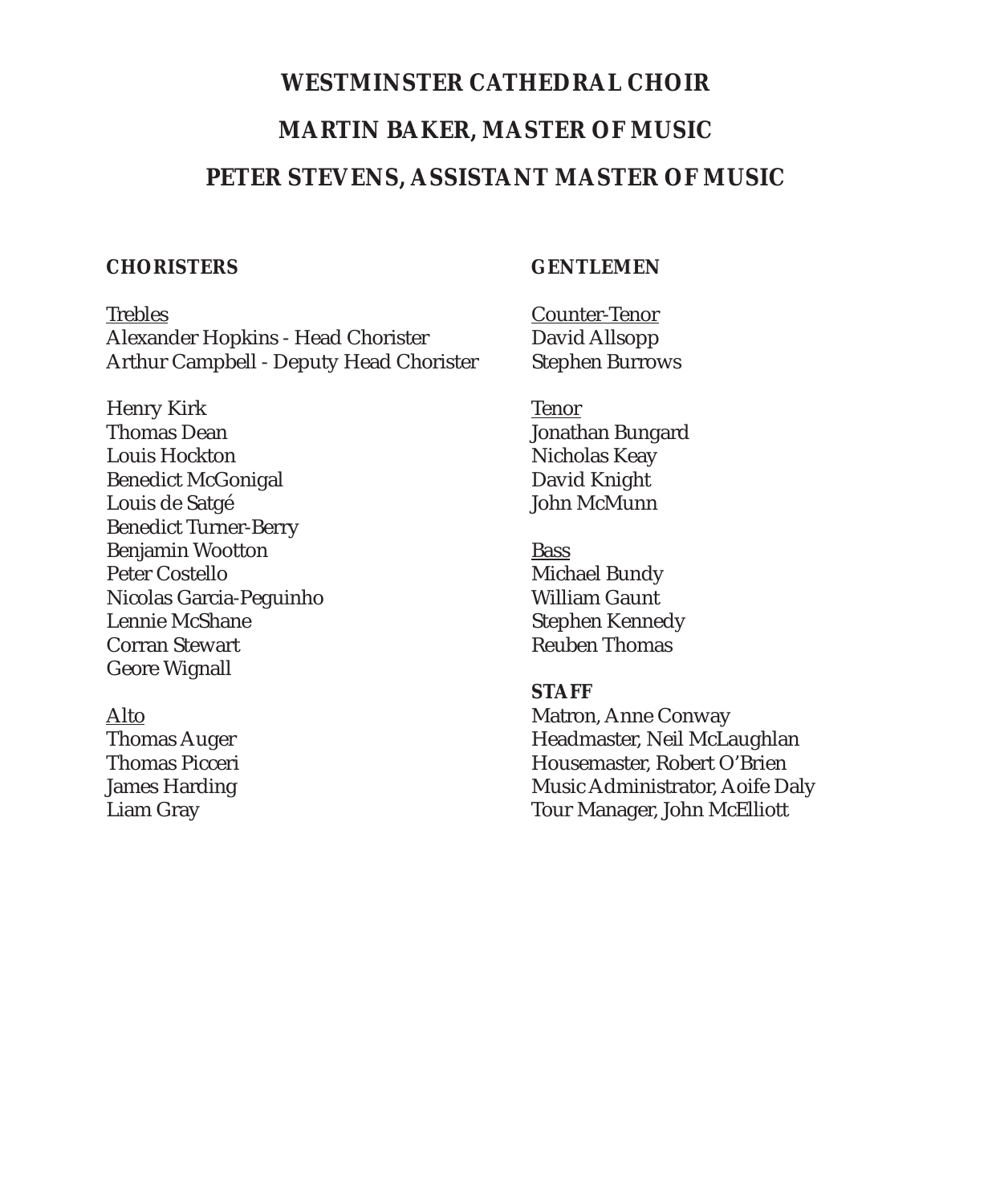# **OUR GENEROUS SPONSORS**

### **Larry & Andrea McGough**

Larry McGough, of McGough Construction Company, began his relationship with Saint John's as a young man when McGough was contracted to build the Saint John's Abbey and University Church. "This building project was a defining moment for McGough Construction," said Larry. "We're proud to sponsor this concert to celebrate the 50th anniversary of the Abbey Church, as well as to show our appreciation to Saint John's for the opportunity to work on this architectural masterpiece."

### **Parsons Electric**

Parsons Electric, headquartered in Minneapolis, Minn., has been providing high quality electrical services to customers since 1927. For more than 80 years, Parsons has built long-term relationships by offering a full range of services and by hiring talented people who find creative solutions. Parsons Electric was part of the construction team that built Saint John's Abbey and University Church and is honored to be a sponsor of this celebration.

### **Cold Spring Granite**

Founded in 1898, Cold Spring Granite is one of the largest producers of natural stone and bronze for the commercial, memorialization, landscaping and residential markets. The company has a rich heritage of innovation and remains a leader in the industry it helped create. For decades, Cold Spring Granite has been a proud supporter of Saint John's Abbey and University and a significant supplier to many buildings on campus. The Abbey and University Church is constructed using a variety of granite quarried in Central Minnesota.

### **The Holtkamp Organ Company**

The Holtkamp Organ Company has been a producer of beautiful, eloquent pipe organs continuously since 1855. The company was first approached about the role of the organ in the Saint John's Abbey and University Church in a letter in 1953. For several years, The Holtkamp Organ Company worked with the Abbey and the architects to ensure that the organ would enrich the liturgical life of the space. The contract was signed in 1960, and construction began in the Holtkamp shop in Cleveland, Ohio, in late winter 1961. The organ has served the community faithfully since its installation in July 1961.

### **TerHaar Stained Glass Studio**

TerHaar Stained Glass Studio, located in Cold Spring, Minn., has offered quality and excellence in design, fabrication and installation of custom stained glass windows for churches, homes and commercial establishments as well as restoration, repair and preservation services for more than 50 years. Fred TerHaar, the founder of TerHaar Stained Glass Studio, learned the art of stained glass from the monks and others who were fabricating the Saint John's Abbey and University Church stained glass windows. In many ways, TerHaar Stained Glass Studio owes its existence to the monks of Saint John's Abbey and the construction of the Abbey and University Church.